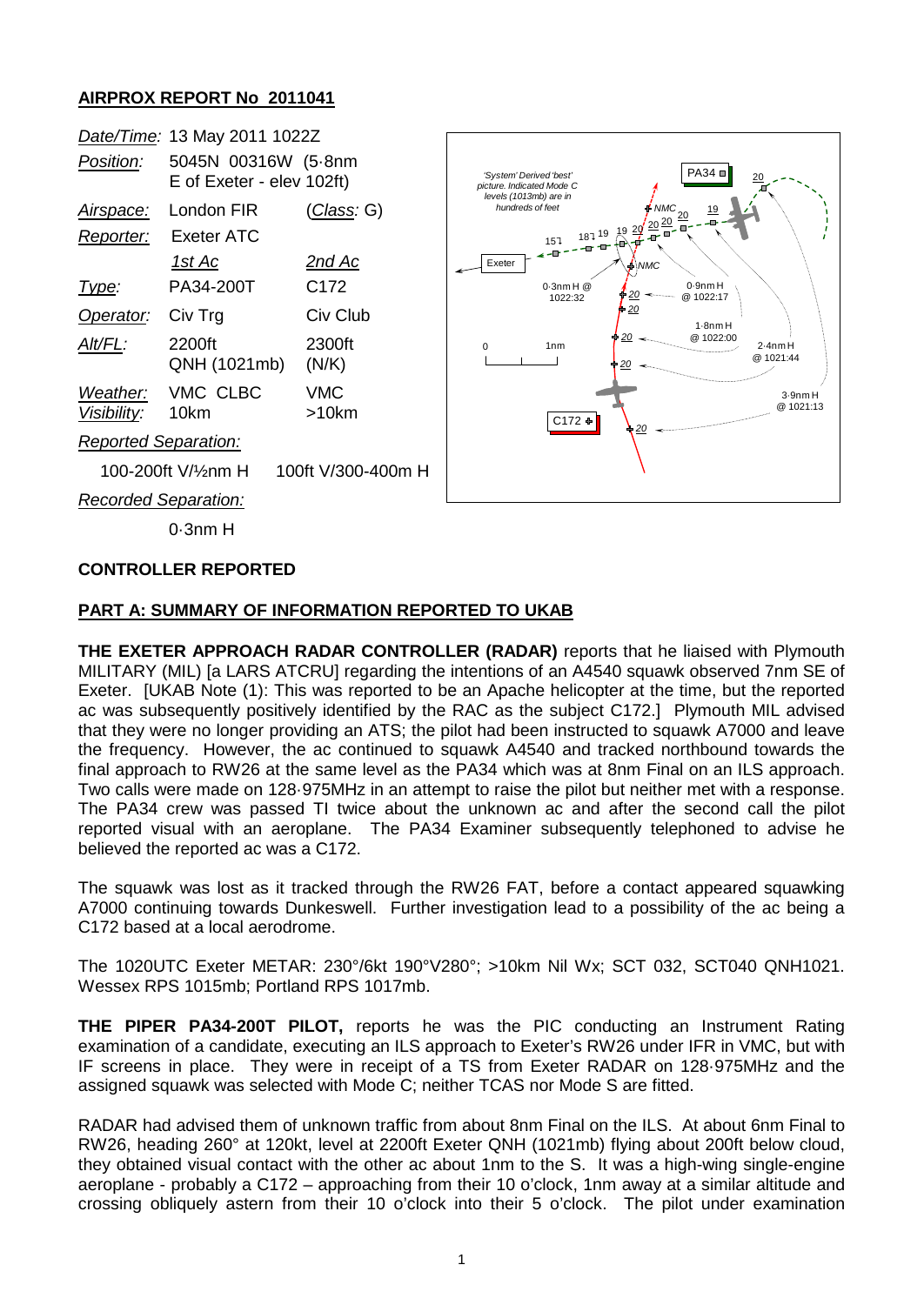continued to fly the approach whilst he as PIC monitored the other ac visually as it passed about 100- 200ft below his ac and ½nm astern at the closest point. No avoiding action was taken as none was necessary following the visual sighting. He assessed the Risk as 'low' in the prevailing conditions, but highlighted the lack of protection given to published instrument approaches in the 'Open FIR'. His ac is coloured white with black detailing; the HISLs and landing lights were on.

**THE REIMS CESSNA-F172M PILOT (C172)** reports that at the reported time of the Airprox, he was returning to Dunkeswell from a local VFR solo sightseeing flight with 2 passengers. He had been in receipt of a BS from Plymouth MIL but could not recall the squawk assigned; Mode C was on. Neither TCAS nor Mode S are fitted. The ac is coloured white and blue; the wingtip HISLs were on.

His route had taken him westbound along the coast from Lyme Regis to overhead Sidmouth before turning N for Dunkeswell. About 2-3nm due N of Sidmouth, heading N in a level cruise at 2300ft at 100kt, some 500ft below and 10km clear of cloud, he saw the other ac late about 300-400m away, crossing ahead from  $R - L$ . At the closest point the other ac – a cream coloured PA34 – passed about 100ft above his ac 300-400m away with a 'low' Risk. He did not consider that any avoiding action was necessary to maintain flight safety and none was taken.

In retrospect, given their proximity to Exeter Airport, it would have been appropriate to have called Exeter RADAR earlier on 128·975MHz before calling Dunkeswell RADIO to join their cct.

**ATSI** reports that the Airprox occured in Class G airspace, 5·8nm to the ENE of Exeter Airport. The PA34 was an IFR training flight, making an ILS approach to Exeter's RW26 in receipt of a TS from Exeter RADAR. The C172 was a VFR flight operating from Dunkeswell A/D, routeing along the coast from Lyme Regis to Sidmouth, before turning N.

At 1017:55, the radar recording shows an unknown contact [the C172] 10nm to the SE of Exeter Airport, squawking A4540 [Plymouth (Mil)], tracking W along the coastline, indicating 2000ft (1013mb) (converts to an altitude of 2216ft Exeter QNH (1021mb) at 1mb/27ft). The PA34, squawking A0422, is 3.5nm NE of Exeter Airport, tracking eastbound and outbound for an ILS approach to RW26.

At 1020:30 the radar recording shows the C172 7.2nm SE of Exeter, turning R onto a northerly track towards the final approach for RW26 and still displaying a Plymouth (Mil) squawk of A4540. RADAR liaised with Plymouth Mil and the controller's report indicated that Plymouth Mil advised that the ac had left their frequency and been told to squawk A7000.

At 1021:14, RADAR passed TI to the PA34 crew about the C172, *"...unknown traffic 10 o'clock range 3 miles intentions unknown appears to be crossing left to right indicating same level at the moment descending."* The PA34 pilot replied, *"keeping a good lookout* [PA34 C/S]." The radar recording shows the PA34 on an 8nm Final indicating 2000ft (1013mb) [2216ft QNH] and the unknown C172 in the PA34's 10 o'clock at a range of 4nm indicating 2100ft (1013mb) [2316ft QNH]. The PA34 pilot reported localiser established at 6.8 DME.

At 1021:45, RADAR updated the TI, "[PA34C/S] *the unknown traffic* [C172] *again now in your 11 o'clock range 2 miles appears to be crossing left to right indicating 2 thousand 2 hundred feet same level.*" At 1022:00, RADAR tried unsuccessfully to establish RT contact with the unknown ac; however, at this point the PA34 pilot reported visual with the unknown C172.

[UKAB Note: The radar recording shows the C172, in the PA34's 10 o'clock at 1.8nm, both ac indicating 2000ft (1013mb) (2216ft QNH) at about the point the PA34 pilot reported visual contact. The SSR label of the C172 disappears at 1022:17, leaving only intermittent primary radar returns until the pilot selected A7000 after the ac had passed. The CPA occurred at 1022:32, when the C172 is shown passing 0·3nm to port of the PA34 before drawing astern, the PA34 indicating 1900ft (1013mb) – about 2116ft QNH.]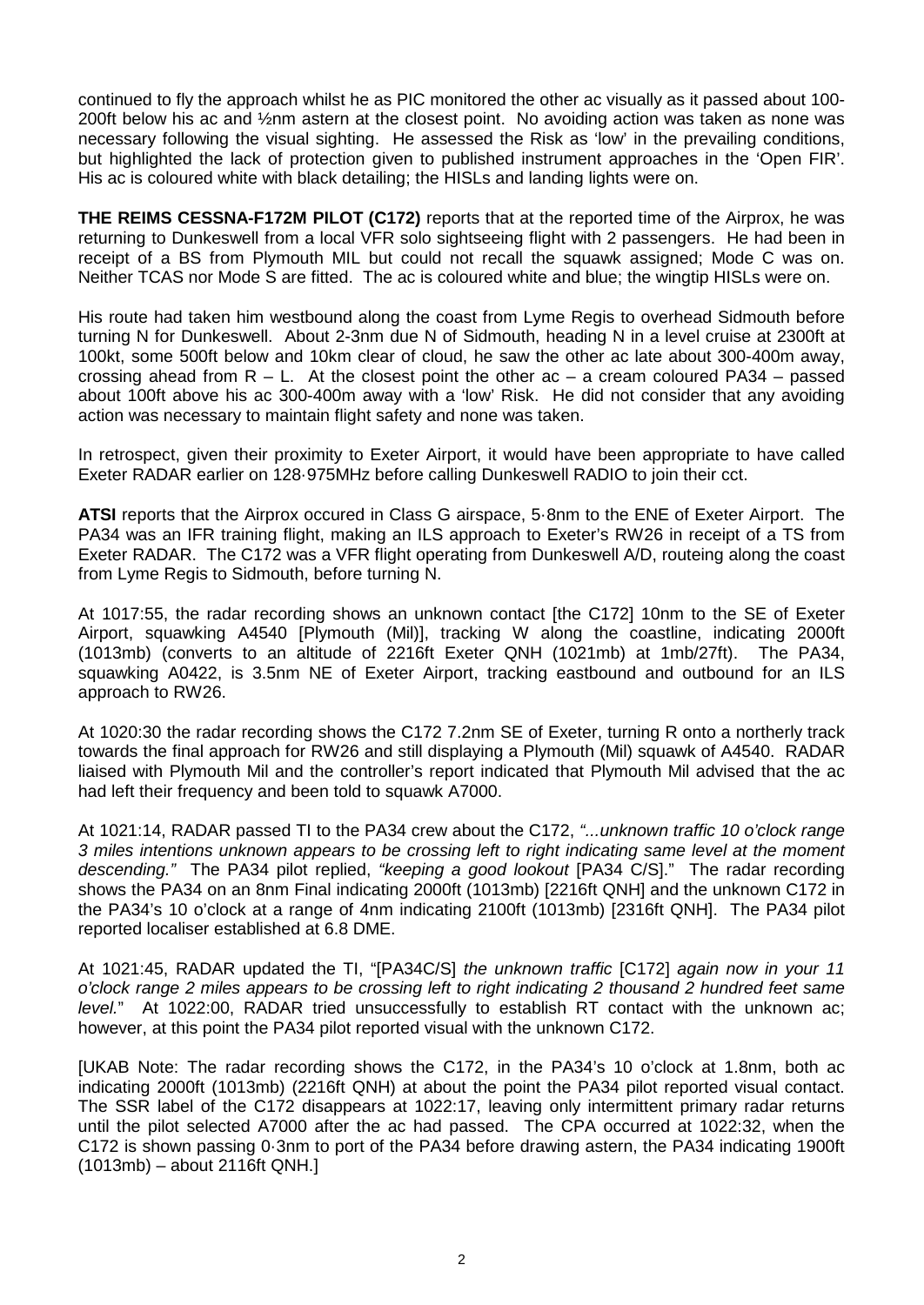The PA34 was in receipt of a TS from Exeter RADAR. When it became apparent that the unknown traffic, squawking A4540 was likely to come into conflict with the PA34, the Exeter RADAR controller tried to obtain the ac's intentions from Plymouth Mil. RADAR passed TI to the PA34 crew on the unknown traffic. When this TI was updated, the PA34 pilot sighted the C172 and continued to monitor the ac until it had passed.

The Manual of Air Traffic Services (MATS) Part 1, Section 1, Chapter 11, Page 5, paragraph 4.1.1 and 4.5.1, states:

'A Traffic Service is a surveillance based ATS, where in addition to the provisions of a Basic Service, the controller provides specific surveillance derived traffic information to assist the pilot in avoiding other traffic. Controllers may provide headings and/or levels for the purposes of positioning and/or sequencing; however, the controller is not required to achieve deconfliction minima, and the avoidance of other traffic is ultimately the pilot's responsibility.

The controller shall pass traffic information on relevant traffic, and shall update the traffic information if it continues to constitute a definite hazard, or if requested by the pilot. However, high controller workload and RTF loading may reduce the ability of the controller to pass traffic information, and the timeliness of such information.'

### **PART B: SUMMARY OF THE BOARD'S DISCUSSIONS**

Information available included reports from the pilots of both ac, transcripts of the relevant RT frequency, radar video recordings, a report from the air traffic controller involved and reports from the appropriate ATC authority.

It was evident that RADAR had detected the potential for a confliction with the unknown ac and passed comprehensive TI to the PA34 crew twice. After the controller's second transmission of TI at a range of 2nm, the PA34 PIC reported visual contact with the C172; the radar recording reflects this was when the conflicting ac was 1 $\cdot$ 8nm away and slightly more distant than the PA34 pilot's estimate of 1nm. The Board noted that the PIC of the PA34 was content to allow the pilot under examination to continue to fly the approach, whilst he monitored the other aeroplane visually and watched as the C172 crossed obliquely astern from their 10 o'clock into their 5 o'clock, at a similar altitude, before the twin was descended on final approach. Whilst in this situation the C172 pilot was required by the 'Rules of the Air' to 'give way' to the PA34 on his right he reports that he had not seen the twin until it was about 300-400m away, crossing ahead from R – L, and somewhat later than the PA34 P-i-C. The Members agreed unanimously that the late sighting by the C172 pilot of the PA34 was the Cause of this Airprox.

Recorded radar data shows that before their tracks crossed both ac were at the same altitude – 2216ft amsl. Although the Board recognised that this Airprox occurred in Class G airspace, where both pilots were operating legitimately in accordance with the ANO, Members considered it unwise that the C172 pilot flew at pattern altitude through a promulgated IFR approach 'feather' that is clearly marked on VFR charts. Plainly the C172 pilot had to cross through the extended centre-line to reach his home base at Dunkeswell at some stage, but pilot Members concurred with his own expressed view that it would have been better airmanship to have done so whilst in communication with Exeter RADAR who could have provided an earlier warning about the PA34 in their ILS pattern.

The radar recording shows the separation at the CPA was 0·3nm and although the C172 pilot saw the PA34 late, it seems he saw the PA34 in time to ensure that he passed clear astern. Neither the PA34 pilot, nor the C172 pilot considered that avoiding action was warranted. Furthermore pilot Members considered the PA34 PIC was always in a position to take control and effect robust avoiding action if need be. Therefore, in these circumstances, the Board concluded that no Risk of a collision had existed.